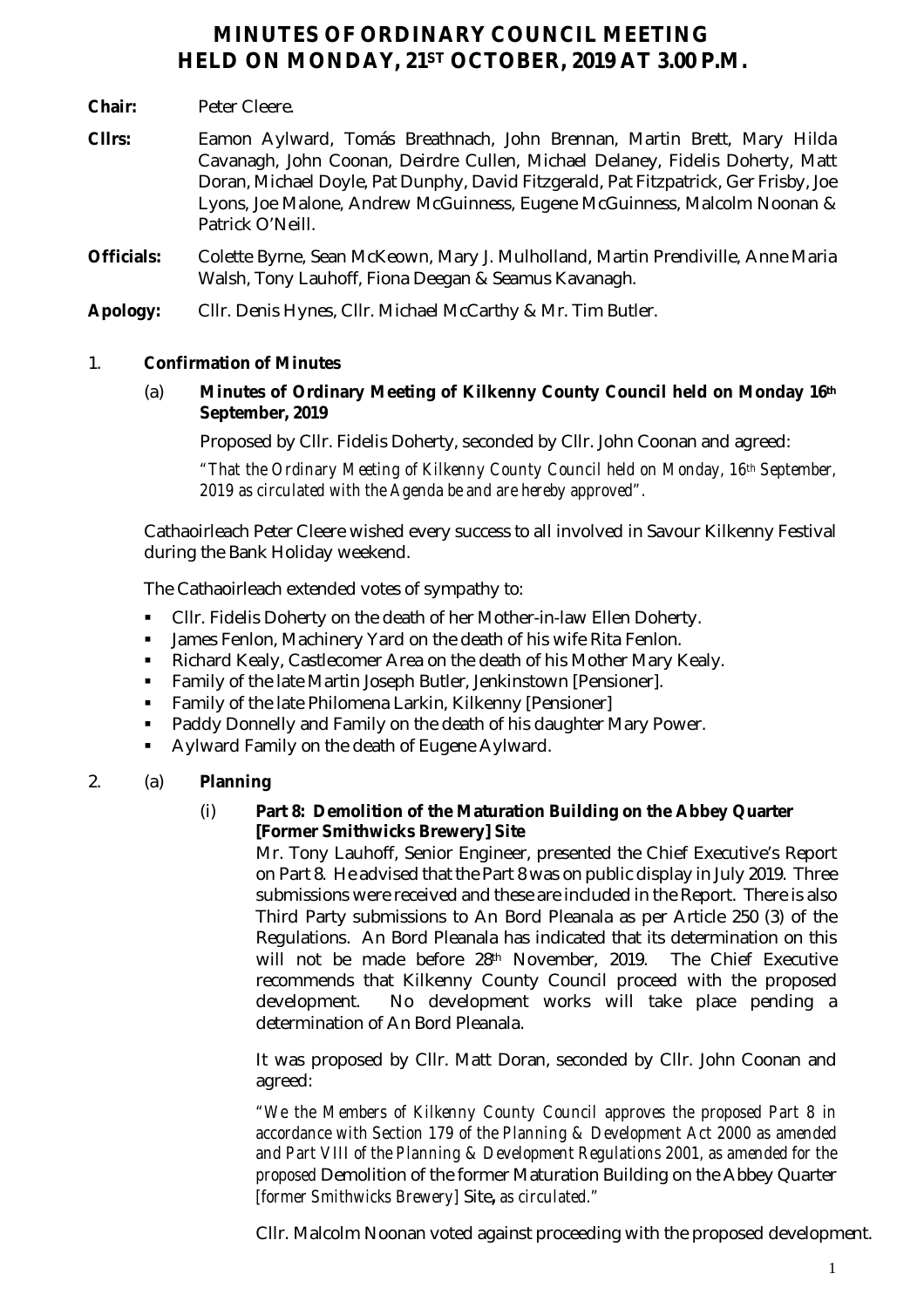### (ii) **Material Contravention: St. Kieran's College**

Mr. Sean McKeown presented the Chief Executive's Report on the Material Contravention of the Kilkenny City & Environs Development Plan 2014-2020 for Planning File P19/465. He advised that the Chief Executive is recommending to the Council that the proposed development at St. Kieran's College should be granted as a material contravention. The proposal involves a change of use from community to office to facilitate use by Lighthouse Studios Ltd. for a period of three years only. There is also a previous permission for use as office of other space in St. Kieran's College granted under P17/863. This expansion is supported by Cartoon Saloon and IDA.

It was proposed by Cllr. Andrew McGuinness, seconded by Cllr. Malcolm Noonan and agreed:

*"That in accordance with Section 34(6) of the Planning and Development Act 2000, as amended, a Decision to Grant Planning Permission shall be made, subject to appropriate conditions, to:*

*Fr. Dermot Ryan, St. Kieran's College Trustees c/o Bluett & O'Donoghue Architects, 2, John Street, Kilkenny,*

*for temporary permission for 5 years for change of use of part of the front range of St Kieran's College to office use; Fitting of fire rated partition and door on second floor corridor; All associated works. The property is included in the Record of Protected Structures, Ref. B24. Ref. No. in Planning Register – P.19/465"*

Voting in Favour [22] *Cllrs. Eamon Aylward, Tomás Breathnach, John Brennan, Martin Brett, Mary Hilda Cavanagh, Peter Cleere, John Coonan, Deirdre Cullen, Michael Delaney, Fidelis Doherty, Matt Doran, Michael Doyle, Pat Dunphy, David Fitzgerald, Pat Fitzpatrick, Ger Frisby, Joe Lyons, Joe Malone, Andrew McGuinness, Eugene McGuinness, Malcolm Noonan & Patrick O'Neill.*

Voting Against: *None*

#### (iii) **Taking in Charge: Hunters Wood, Newmarket**

Report on Taking in Charge of Services for three houses in Hunters Wood, Newmarket has been circulated.

It was proposed by Cllr. Matt Doran, seconded by Cllr. Joe Lyons and agreed that:

*"We, the Members of Kilkenny County Council approve the initiation of proceedings for the taking in charge of the following development in accordance with Section 11 of the Roads Act, 1993 and in compliance with Section 180 of the Planning and Development Acts 2000 as amended by Section 59 of the Planning & Development Act 2010."*

*Developments: TC109 – Hunter's Wood, Newmarket.*

#### (b) (i) **Winter Services Maintenance Plan 2019-2020**

Mr. Seamus Kavanagh, Senior Engineer presented Report on Winter Maintenance Plan for 2019/2020. The period covered in the Plan commenced on 14<sup>th</sup> October, 2019 and will be in place until 30<sup>th</sup> April, 2020.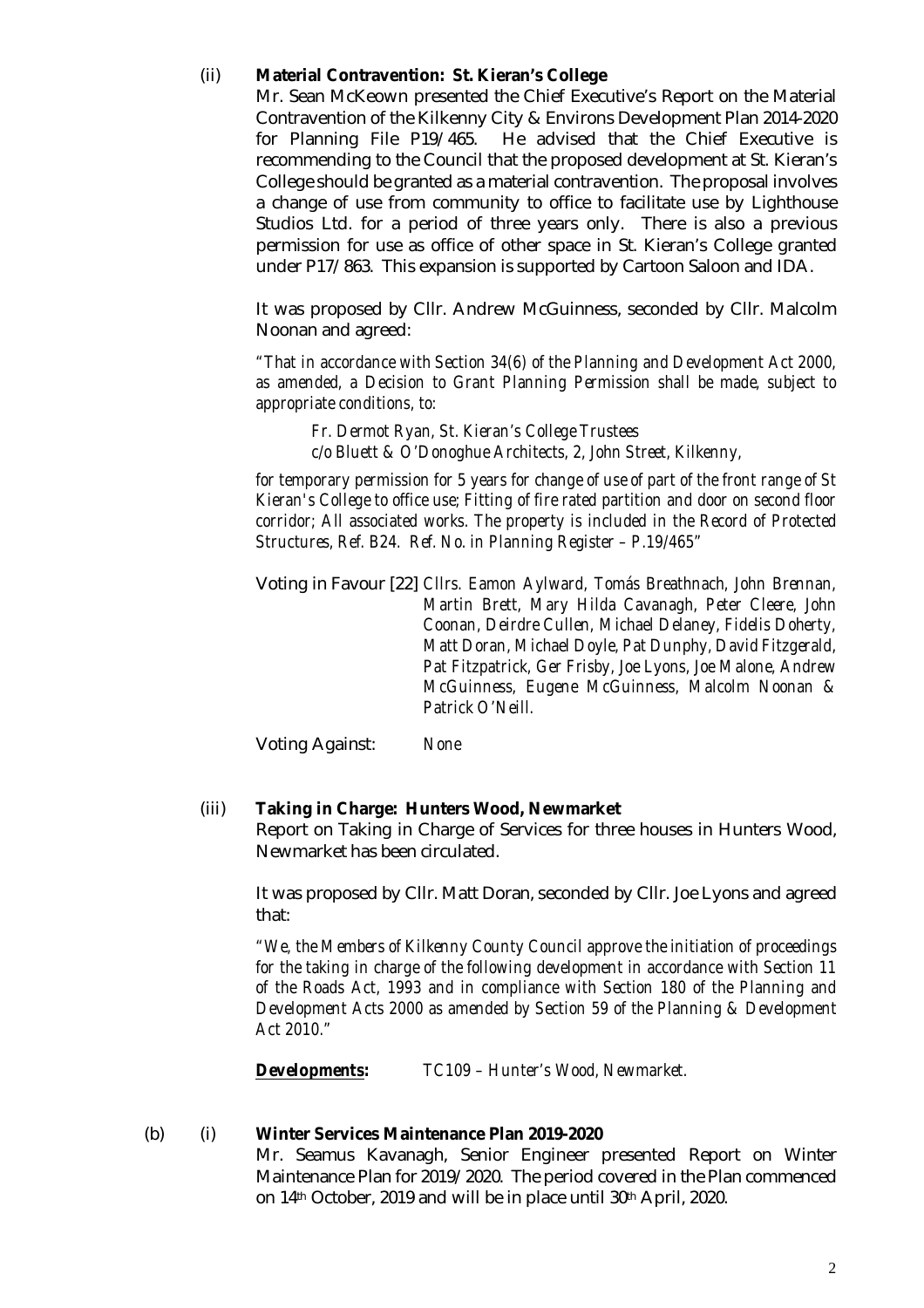The service delivery target is to keep Priority 1 & 2 Road Network frost/ice free 24 hours a day, 7 days a week. The total length of Priority 1 & 2 Road Network is 427km. The Area Engineers will liaise with the Municipal District Members on proposed service of Priority 3 routes. There will also be discussions with IFA, schools and emergency service providers.

Contributions were received form Cllrs. P. O'Neill, P. Fitzpatrick, P. Dunphy, M. Doran, M. Noonan, E. Aylward, T. Breathnach, F. Doherty, M. Delaney, J. Coonan, J. Brennan and G. Frisby.

The issues raised by Members were as follows:

- Routes serving schools not listed as Priority 1 & 2.
- **Provision of salt bunkers to schools.**
- **EXECT:** Liaising with IFA Grit available in locations.
- **Treating footpaths.**
- Discretion for Area Engineers on treating other roads.
- **Provision of budget for each Municipal District.**
- **Involve Resident Associations.**
- **Preventative Maintenance Programme for clearing gullys and drains.**
- **Inclusion of some identified areas of road adjoining the motorways.**

Mr. Kavanagh responded to all the queries/issues raised by Members and advised that there are over 3,000km of roads in the County. 15% of these roads are included in this Plan. The Area Engineer will discuss maintenance of other roads with the Elected Members. The dispersal of salt on the routes covered the footpaths in the City and towns. Any additional routes will require additional budget.

It was proposed by Cllr. Malcolm Noonan seconded by Cllr. Pat Fitzpatrick and agreed to approve the Winter Maintenance Plan 2019/2020 as presented.

#### (c) (i) **2020 Bank Overdraft Facility**

Mr. Martin Prendiville, Head of Finance advised Members that the Council will require overdraft facility of €13m for 2020. This is the same as 2019. The facility has been used on a number of occasions during 2019, due to periods of time between making payments and received Department grants.

It was proposed by Cllr. Tomás Breathnach, seconded by Cllr. Fidelis Doherty and agreed:

*"That subject to the sanction of the Minister for the Department of Housing, Planning and Local Government, Kilkenny County Council hereby approves overdraft borrowings to a maximum amount of €13,000,000 for the full year ending 31st December, 2020."*

# (d) (i) **Chief Executive's Monthly Report**

Ms. Colette Byrne, Chief Executive presented her monthly Chief Executive's Report.

Queries were raised by Cllrs. Martin Brett, Malcolm Noonan, Fidelis Doherty, Eamon Aylward, Pat Fitzpatrick, Eugene McGuinness and Tomás Breathnach in relation to:

- Timeframe for Loughmacask LAP.
- Building Condition Surveys on Protected Structures.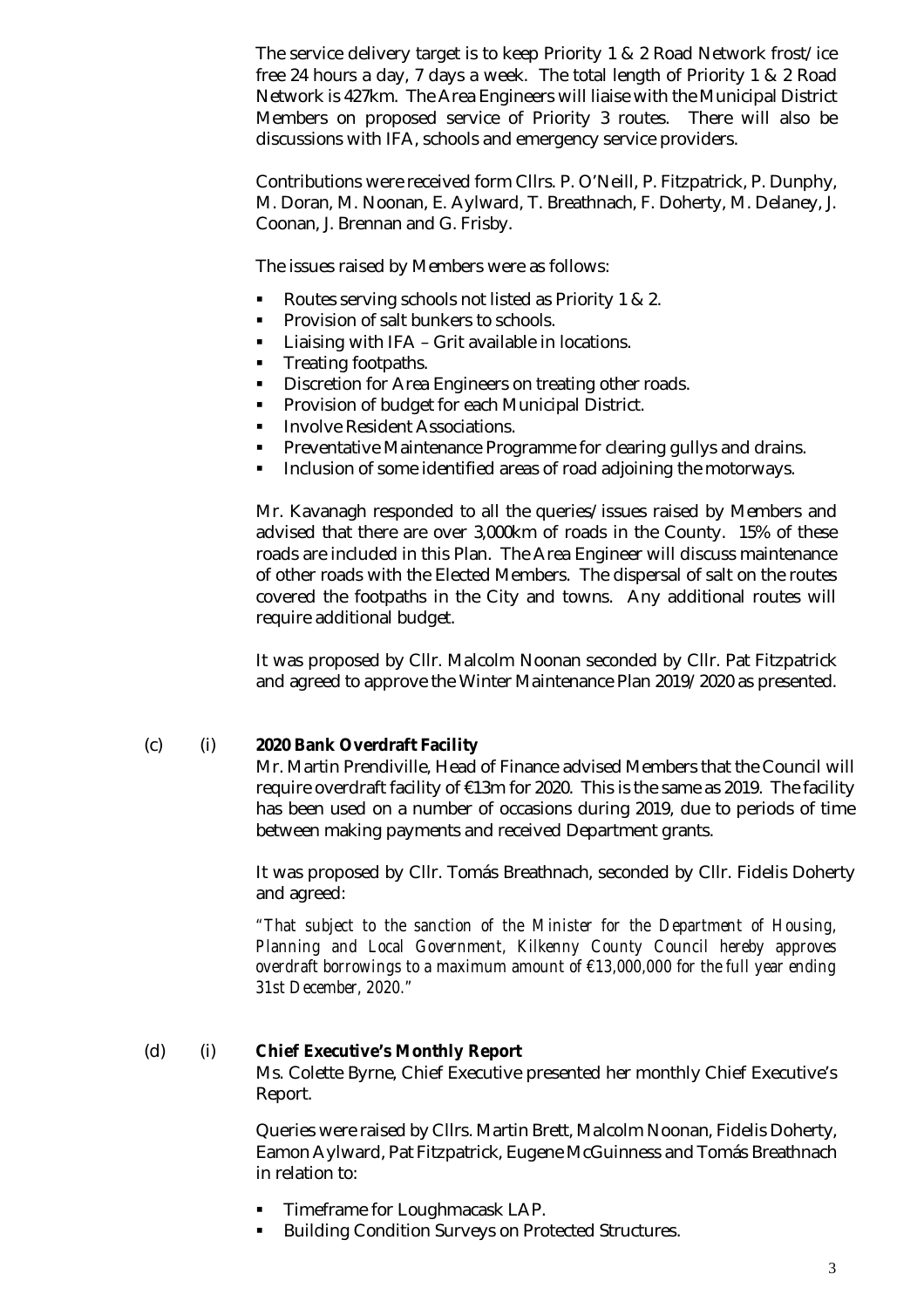- Pesticides in River Nore.
- Door to Door Inspections on Waste Management.
- Breakfast Briefings.
- **Public Lighting Retrofit.**
- Invitation to Irish Water to attend Council Meeting.
- Quality of work in laying new pipework by Irish Water and subcontractors.
- **Update on adoption of Regional Spatial & Economic Strategy.**
- Agree to have question raised in advance of meeting.

Ms. Colette Byrne, Mr. Sean McKeown and Mr. Seamus Kavanagh responded to the issues raised by the Members. Ms. Byrne advised that we will write to Irish Water expressing Councils dissatisfaction with Irish Water's decision not to attend a Council meeting and request that Irish Water reconsider its position.

### (ii) **Appointment to SPC 1**

It was proposed by Cllr. Andrew McGuinness, seconded by Cllr. Joe Malone and agreed:

*"That Kilkenny County Council hereby appoints Cllr. John Coonan to SPC 1: Economic Development, Enterprise Support and Tourism, Planning & Development Policy".*

### (iii) **Appointment to SPC 2**

It was proposed by Cllr. Andrew McGuinness, seconded by Cllr. Joe Malone and agreed:

*"That Kilkenny County Council hereby appoints Cllr. Pat O'Neill to SPC 2: Transportational Policy/Mobility Management & Water Services.".*

(iv) **Appointment to Comhairle na nÓg Steering Committee** It was proposed by Cllr. Andrew McGuinness, seconded by Cllr. Martin Brett and agreed that:

*"That Kilkenny County Council hereby appoints the following to Comhairle na nÓg Steering Committee:*

- (i) Cllr. Deirdre Cullen
- (ii) Cllr. Michael Delaney
- (iii) Cllr. Pat Dunphy
- (iv) Cllr. Martin Brett

Cllr. Peter Cleere thanked Cllr. Malcolm Noonan and former Councilllor Maurice Shortall for their work and contribution to An Comhairle na nÓg over the last five years.

#### (v) **Performance Indicators 2018**

Report on Performance Indicators for 2018 has been circulated with the Agenda.

Queries were raised by Cllr. Pat Fitzpatrick, Cllr. Malcolm Noonan and Cllr. Fidelis Doherty in relation to waste collection and areas of concern.

Ms. Byrne advised that we have concerns in relation to the level of inspections under Building Control. The target of 15% was not attained due to changes in staff and the requirement to have the assigned staff trained. A five-day training course is required.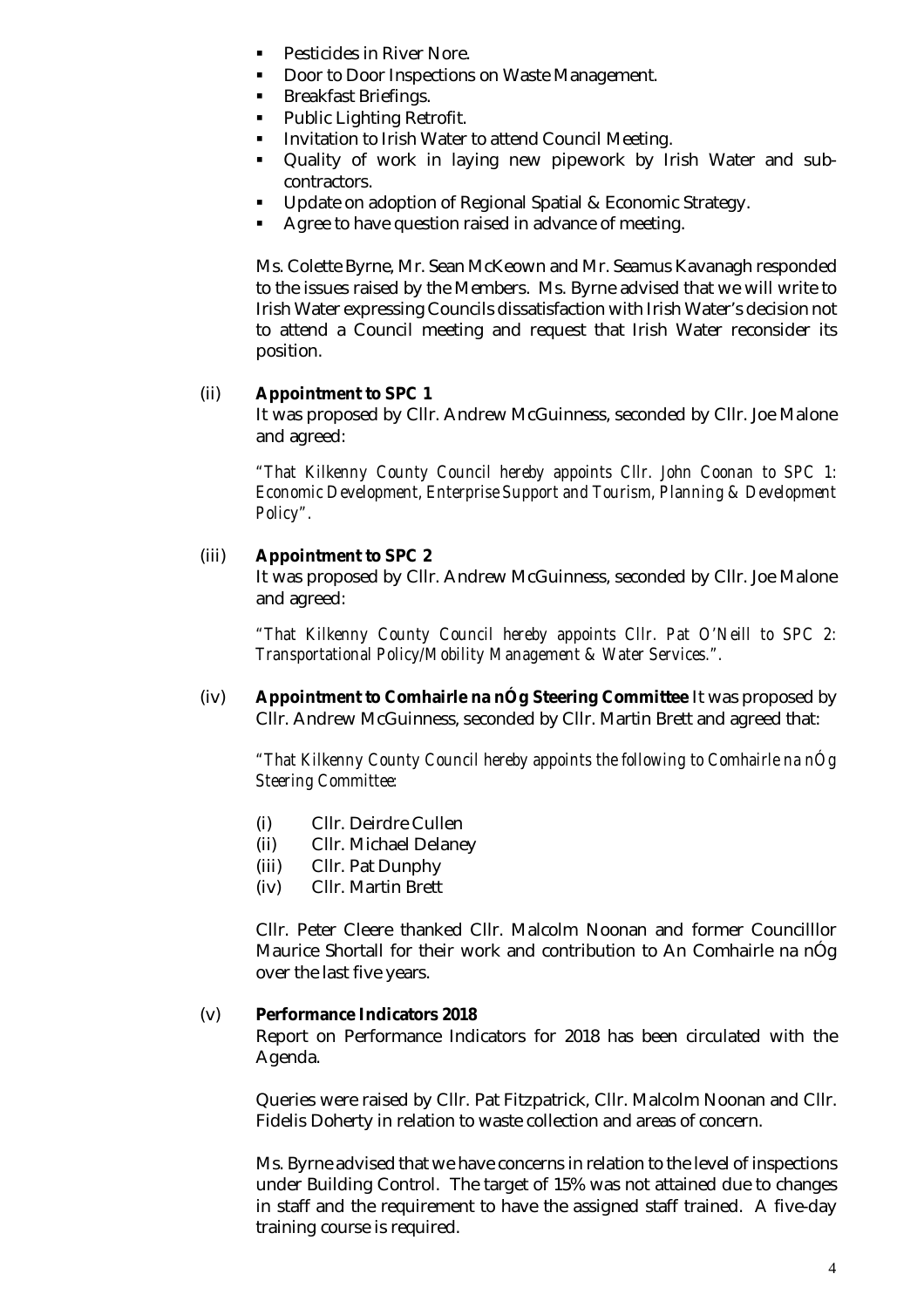Mr. McKeown advised that there has been an increase in the take up of the 3 Bin Service by households. All private Waste Collectors have been met by the Environment Section. The 3 Bin Service applies to areas with more than 500 population. Any areas not covered by a private Waste Collector can be brought to the attention of the Environment Section.

#### (v) **Yulefest**

Mr. John Cleere gave a PowerPoint Presentation to the Elected Members. In his presentation he outlined the growth that has occurred since the Festival started in 2017. He outlined the events for Yulefest 2019. Ticket sales to-date have increased significantly for events even though we are still in the month of October.

Ms. Paula Lawlor stated that each year there is a theme to the festival. This year there is an expanded programme to encourage schools and communities to get involved. There are a number of rural events. She thanked Kilkenny Leader Partnership for funding a number of events.

This year, there is a schools programme which is supported by a company called "Recreate" and Cartoon Saloon to bring life to unused spaces in the City.

Cllr. Cleere thanked Paula Lawlor and John Cleere and their team for organising the events and for their presentation. He thanked the Members for providing funds in the budget for Yulefest and also thanked the Directors Mary Mulholland and Tim Butler.

# (e) (i) **Abbey Quarter**

Mr. Tony Lauhoff and Mr. Jason Clerkin gave a PowerPoint presentation on the current status of projects in the Abbey Quarter. In the presentation an overview was given on the following:

- Development of the Brewhouse and Mayfair.
- Masterplan Mix of development.
- **Riverside Garden/Skate Park.**
- New Street/development of St. Francis Park.
- **Plots transferred to the Partnership.**
- **Phase 1 & 2 milestones and completion dates.**
- Phase 2 Hotel and Adjacent Blocks.
- Tea Houses Restoration.
- Re-use of Squash Court Building for Culture Activities.

Cllr. Cleere thanked both for the detailed presentation and also for the time given to Members who visited the site on 4th October, 2019.

Contributions were received form Cllrs. John Coonan, Andrew McGuinness, Malcolm Noonan, Deirdre Cullen, Tomás Breathnach, David Fitzgerald, Fidelis Doherty, Pat Fitzpatrick and Martin Brett in relation to the following:

- Provision of retail space and potential impact on the High Street.
- **Energy Masterplan.**
- **Mobility Management Plan.**
- **Third Level Education on site.**
- Welcome the development of Riverside Park and Skate Park.
- Development of houses on Sweeney's Orchard.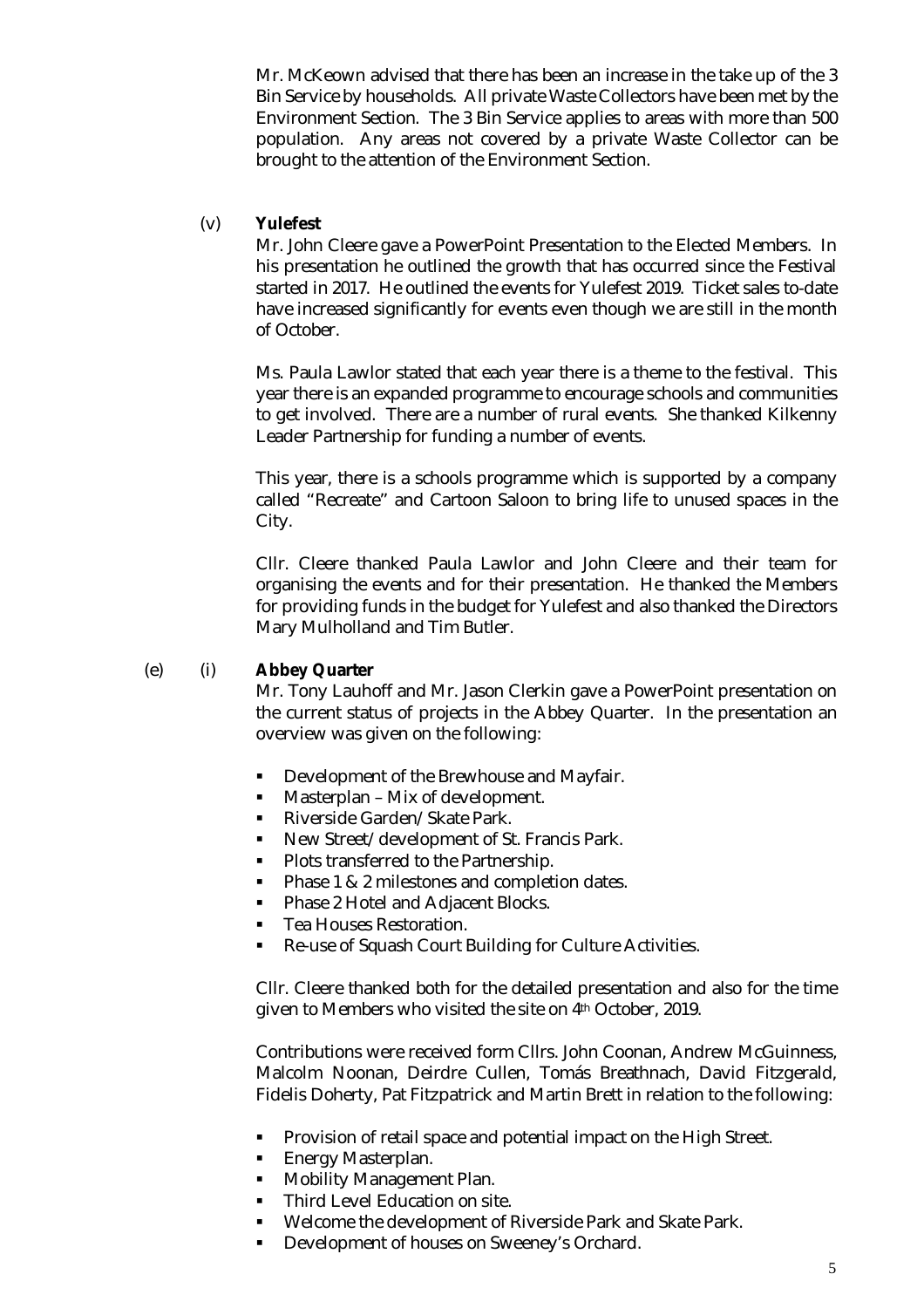- Car/Coach Parking in the area.
- Replacement of car parking spaces once new Library is developed.
- Watergate Theatre proposal for integration with this development.
- Revisit Masterplan.
- **Membership of the Abbey Quarter Partnership.**

Mr. Jason Clerkin and Mr. Tony Lauhoff responded to all the issues raised by Members.

Ms. Colette Byrne advised that the delivery of Third Level Education is an ambition but there is a need for progress on University Status for both IT Colleges first. She stated that progress on the various elements of the Abbey Quarter's Public Realm is dependent on the availability of government funding i.e. URDF Funding and Fáilte Ireland. The Council will progress all projects through Planning and apply for any funding. The Masterplan should be reviewed in 2020 to see if amendments are required. Development of residential units is a priority. Sweeney's Orchard is a challenging site and there will need to be a mix of private and social on the overall site.

Mr. Prendiville advised that the membership of the Abbey Quarter Partnership was approved by the Elected Members some time ago and is written into the legal agreement.

### (ii) **Economic Monitor Update**

Ms. Fiona Deegan gave a PowerPoint presentation on the activities of the LEO Office and an update on statistics in the Economic Dashboard. In her presentation she gave an overview on the 2019 statistics on the following:

- **Business Information & Advisory Services.**
- **Enterprise Support Services.**
- **Entrepreneurship Support Services.**
- **Local Economic Development Services.**

She gave a detailed overview on the Economic Dashboard for Co. Kilkenny. She further advised that there will be a Kilkenny Jobs Fair held on 27<sup>th</sup> & 28<sup>th</sup> December, 2019.

At this stage Cllr. Cleere left the meeting and Cllr. Andrew McGuinness, Leas Cathaoirleach took the Chair.

Cllr. Andrew McGuinness thanked Ms. Deegan for her detailed presentation.

Contributions were received from Cllrs. Tomás Breathnach, Eamon Aylward, Malcolm Noonan, Joe Lyons & Deirdre Cullen on the following:

- Detailed statistics on unemployment in Kilkenny.
- Shop Local Campaign
- **Visits by IDA to Kilkenny.**
- **Levels of Poverty.**
- Childcare Costs.

Ms. Colette Byrne and Ms. Fiona Deegan responded to the issues raised this year by Members. Ms. Byrne advised that we have received IDA visits. The development in the Abbey Quarter has commenced and this provides an offer of significant office space in the City Centre for further IDA visits. However, we need to see the private sector commencing development of residential units in Kilkenny City if we want to attract additional talent of people to Kilkenny.

Ms. Deegan referenced the recent jobs announcements in Kilkenny.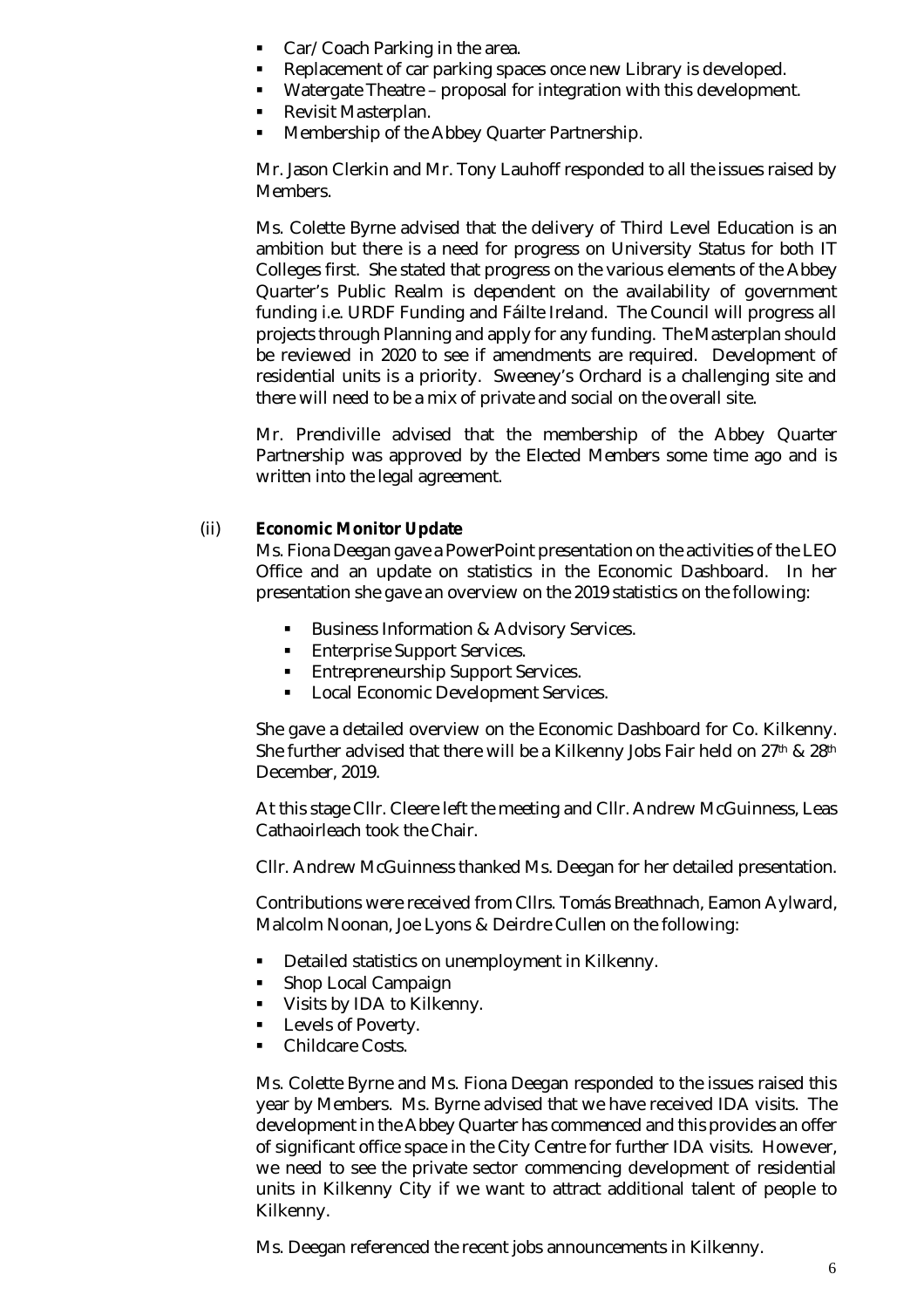# (f) (i) **Watershed**

Mr. Billy Murphy thanked the Members for giving them an opportunity to give an update on the activities of the Watershed over the last year. He also thanked Simon Walton and former CouncillorPat Millea for their contributions as Board members over the last few years. He acknowledged the input of Cllrs. Peter Cleere and Pat O'Neill in recent months.

Ms. Tina Dowling, Chief Executive of the Watershed gave a PowerPoint presentation on the activities of the Watershed. In her presentation she gave an overview on the different activities/sports available, revenue streams, costs of the operation, the number of visitors, capital projects and their plans for the future.

Cllr. Cleere thanked Ms. Dowling, Mr. Murphy and all the staff in the Watershed for their work in providing a fantastic facility for all the people using it.

Contributions were received form Cllrs. Malcolm Noonan, David Fitzgerald, Martin Brett, Andrew McGuinness, Tomás Breathnach, Peter Cleere, Deirdre Cullen and John Coonan in relation to:

- **Additional Parking for large events.**
- **Shuttle Bus Service/encourage cycling.**
- Capacity to cater for minority sports.
- Plans for future expansion.
- **Age Friendly initiatives/schools programme**
- **Funding for replacement and updating equipment.**

Ms. Dowling responded to the queries raised by the Members. She advised that there is a relationship with the Bridge Centre in relation to overflow parking. Every consideration is given to facilitating any requests for alternative sports. The Watershed is constantly looking at new initiatives.

Mr. Prendiville advised that the Watershed does not get any operational subsidy from Kilkenny County Council. The Council is paying a loan over 20 years for the development of this facility. This loan was drawn down in 2016.

#### 3. **Correspondence**

E-mails circulated and noted by Members.

4. **Business Adjourned From a Previous Meeting** None.

# 5. (i) **Schedule of Meetings from July 2019 to October, 2019**

It was proposed by Cllr. Martin Brett, seconded by Cllr. John Coonan and agreed.

#### (ii) **Dates for Budget Meetings: Municipal Districts & Plenary Council**

It was proposed by Cllr. Martin Brett, seconded by Cllr. Tomás Breathnach and agreed:

Plenary Council Meeting:.................................. Monday, 25<sup>th</sup> November, 2019 at 3.00 p.m. Piltown Municipal District:............................... Wednesday, 6th November, 2019 Kilkenny City Municipal District: .................. Friday, 8th November, 2019 Castlecomer Municipal District: ..................... Monday, 11th November, 2019 Callan/Thomastown Municipal District:....... Wednesday, 13th November, 2019

Cathaoirleach advised Members that a Workshop on Budget 2020 will be held on Friday, 1st November at 4.00 p.m.